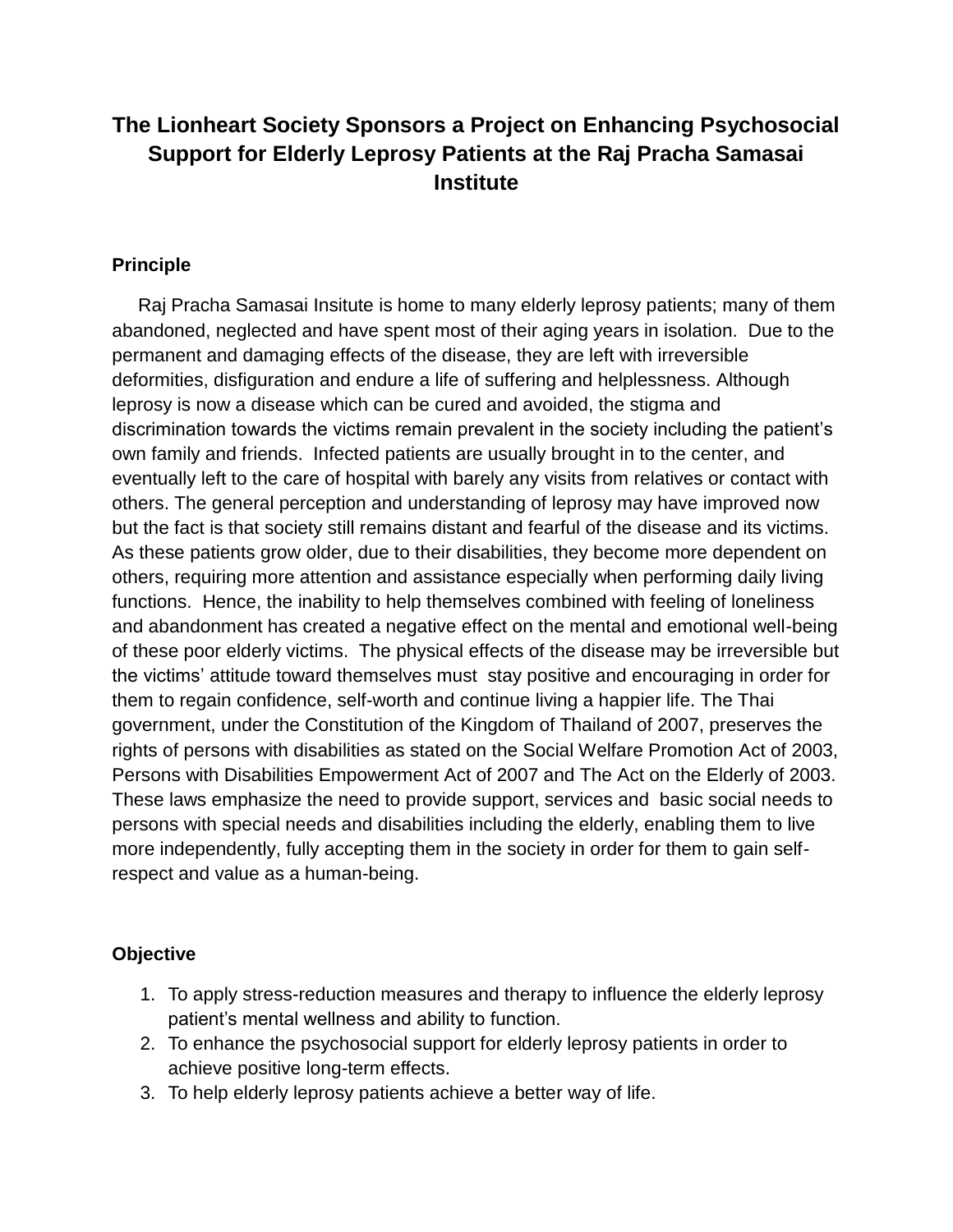#### **Target Group**

• Elderly leprosy patients confined at Building 5 (Female) and Building 6 (Male): 30 patients

#### **Date, Time and Venue**

• See and learn from field trips to Temples, parks and other interesting public recreational areas near the community. (Roundtrip 3x)

#### **Budget**

• Sourced from the Handicap Foundation, Samut Prakan : 29,640 Baht

#### **Expenses**

| $\bullet$ | 3 meals/day:<br><b>Baht</b>         | 80 Baht/meal (3x)                                                | 24 persons | 5,760  |
|-----------|-------------------------------------|------------------------------------------------------------------|------------|--------|
|           | <b>Baht</b>                         | • 6 snacks/day : 30 Baht/meal $(3x)$                             | 24 persons | 5,040  |
|           | <b>Baht</b>                         | • Transportation : 3 trips/year (R/T 6 trips) 1,800 Baht x2 vans |            | 10,800 |
| $\bullet$ | Gasoline:<br><b>Baht</b>            | 220 liter diesel (20 Baht/liter) x2 vans                         |            | 5,940  |
| $\bullet$ | Toll way Fees:<br>$0.00 \text{ mm}$ | R/T(2x)                                                          |            |        |

600 Baht • Gifts and Souvenirs

1,500 Baht

#### **29, 640 Baht**

\_\_\_\_\_\_\_\_\_\_\_

#### **Expected Outcomes**

- 1. Elderly leprosy patients can receive mental, physical and emotional support, reducing stress-related illnesses by uplifting their moral and optimism.
- 2. Elderly leprosy patients can obtain the long-term benefits of social support and interaction which has a positive effect on their mental health and general well-being.
- 3. Elderly leprosy patients can experience a much better way of life.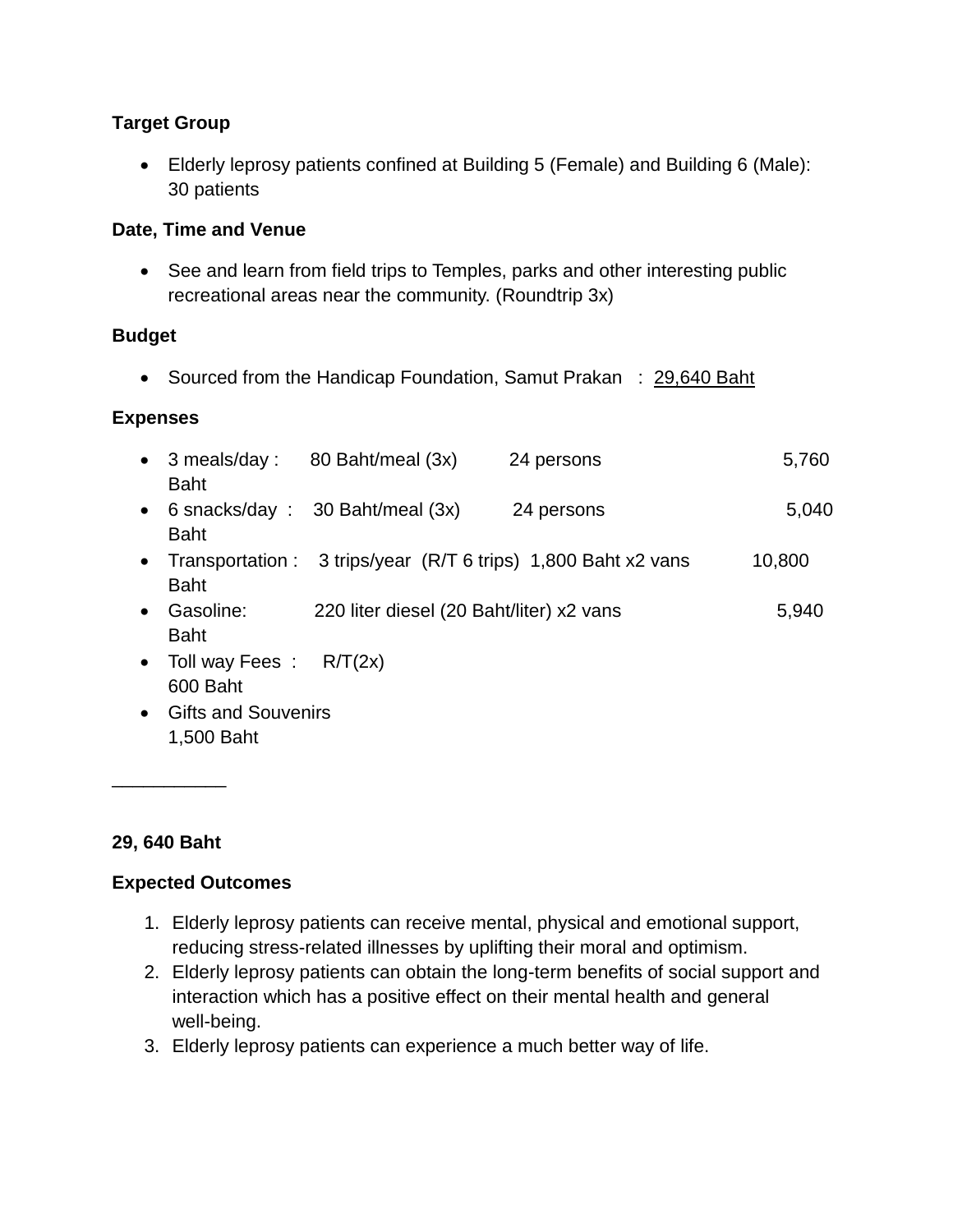## **Evaluation of Project**

 Elderly leprosy patients involved in the program have an indicator of happiness of 80%.



## **Raj Pracha Samasai Institute**

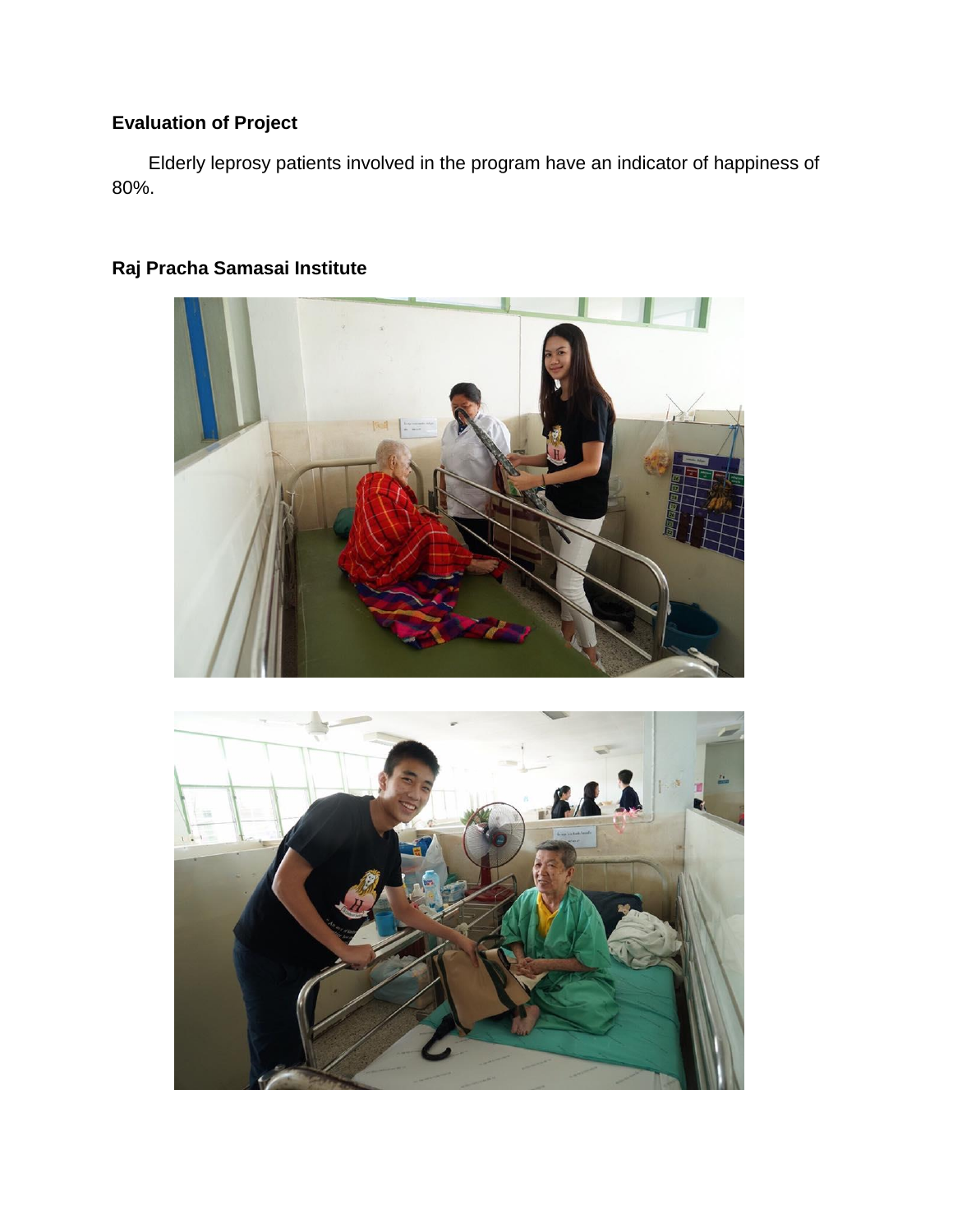